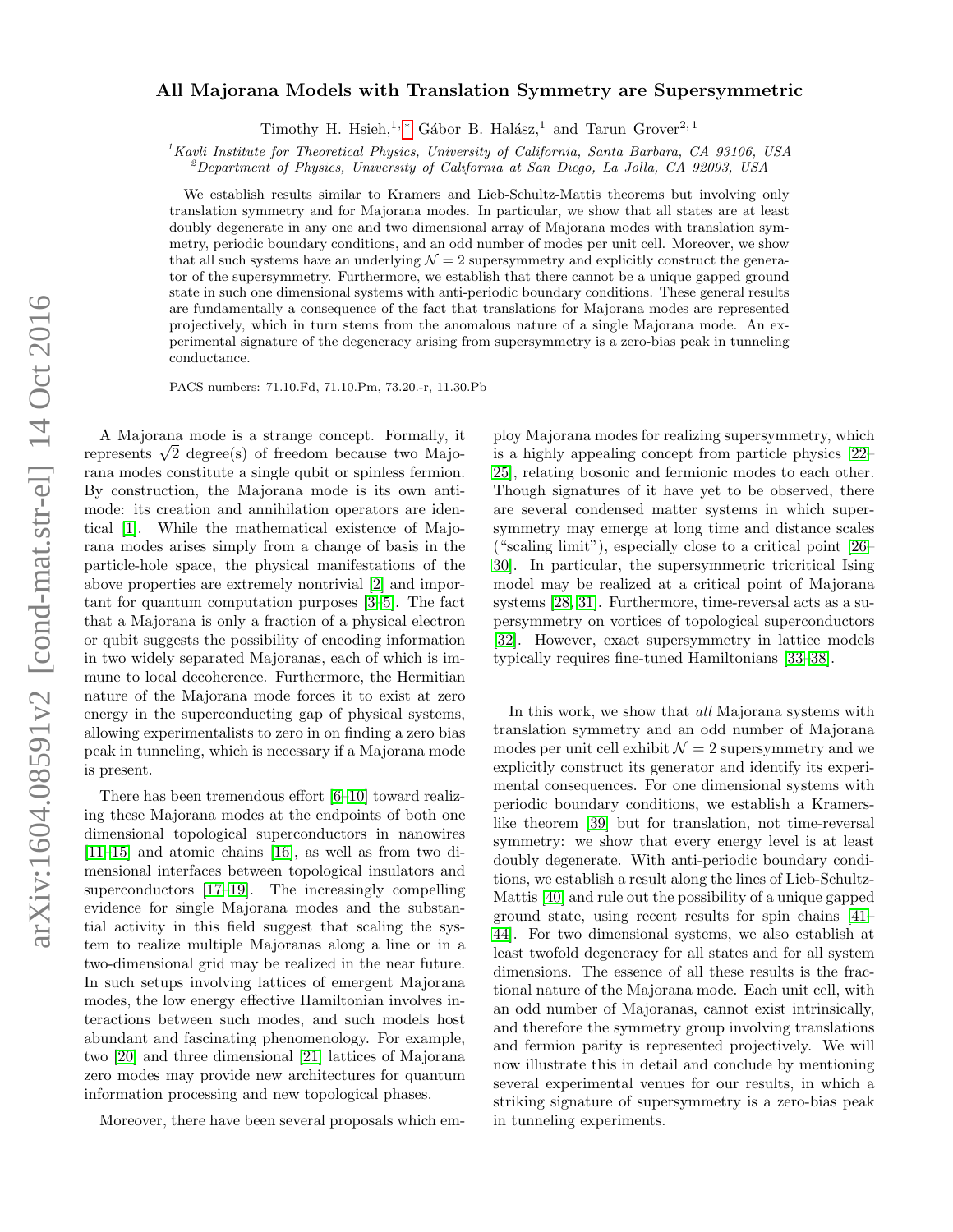

FIG. 1: (left) Translationally invariant Majorana modes, with periodic boundary conditions, have at least twofold degeneracy in the energy spectrum. The underlying supersymmetry requires that each energy level contains pairs of fermionic and bosonic superpartners. (right) The same system, with antiperiodic boundary conditions (depicted by a slash through a bond), cannot have a unique gapped ground state in the thermodynamic limit.

### 1D, PERIODIC BOUNDARY CONDITIONS

Consider N (even, to have a well-defined total Hilbert space) Majorana modes  $\{\gamma_i\}_{i=1\cdots N}$  localized at N sites spaced around a ring, and consider general Hamiltonians invariant under translation by one site and with periodic boundary conditions:

$$
H = \sum_{i=1}^{N} H_i.
$$
\n<sup>(1)</sup>

We make no assumptions on the structure of  $H_i$  other than translation invariance and the conservation of fermion parity. In particular, let  $\hat{P} \equiv i^{N/2} \prod_{i=1}^{N} \gamma_i$  be the fermion parity operator, for which we have  $[\hat{P}, H_i] =$  $[P, H] = 0.$ 

Let  $T$  be translation by one site:

$$
\hat{T}\gamma_i\hat{T}^{-1} = \gamma_{i+1 \pmod{N}}.\tag{2}
$$

By assumption,

$$
\hat{T}H_i\hat{T}^{-1} = H_{i+1 \pmod{N}} \tag{3}
$$

$$
\implies [\hat{T}, H] = 0. \tag{4}
$$

However, translation and fermion parity anti-commute:

$$
\hat{T}\hat{P}\hat{T}^{-1} = i^{N/2} \Big(\prod_{i=2}^{N} \gamma_i\Big)\gamma_1 = -\hat{P}
$$
\n(5)

because N is even and  $\gamma_1$  is anti-commuted through an odd number of Majoranas to return to the beginning. We note that the fact that  $P$  and  $T$  can anti-commute has been used to classify fermionic phases protected by translation symmetry [\[45\]](#page-5-0). It follows that every eigenstate of H is at least doubly degenerate: if  $H|\psi\rangle = E|\psi\rangle$  and  $P|\psi\rangle = p|\psi\rangle$   $(p = \pm 1)$ , then  $HT|\psi\rangle = TH|\psi\rangle = ET|\psi\rangle$ and  $PT|\psi\rangle = -TP|\psi\rangle = -pT|\psi\rangle$ , and thus  $T|\psi\rangle$  is also

an eigenstate with energy E and orthogonal to  $|\psi\rangle$ . A similar algebraic structure (but not involving translation) was used in [\[46\]](#page-5-1) to establish spectrum doubling.

## DEGENERACY AS A CONSEQUENCE OF  $\mathcal{N} = 2$ SUPERSYMMETRY

We now show that all translationally invariant Majorana Hamiltonians in 1D with periodic boundary conditions and an odd number of Majoranas per unit cell are supersymmetric. The two-fold degeneracy of the spectra found in the previous section can then be thought of as a consequence of this underlying supersymmetry.

We first shift all the eigenvalues of the Hamiltonian  $H$ by a constant so that they are all non-negative. Then we define the following fermionic, non-Hermitian operator  $Q$ :

<span id="page-1-1"></span>
$$
\hat{Q} = \sqrt{\frac{H}{2}} \hat{T} (\hat{1} + \hat{P}), \tag{6}
$$

where  $\hat{1}$  is the identity operator. Clearly,  $\hat{Q}$  commutes with the Hamiltonian  $H: [H, \hat{Q}] = 0$ . Most importantly, due to the relation  $\{\hat{T}, \hat{P}\} = 0$ , one finds

$$
\hat{Q}^2 = (\hat{Q}^{\dagger})^2 = 0,\t\t(7)
$$

$$
\{\hat{Q}, \hat{Q}^{\dagger}\} = 2H. \tag{8}
$$

Therefore,  $\hat{Q}$  acts as the generator of an  $\mathcal{N}=2$  supersymmetry ( $\mathcal N$  equals two because  $\hat Q$  is a non-Hermitian operator and can be decomposed as  $\hat{Q} = \hat{Q}_1 + i\hat{Q}_2$  where  $\hat{Q}_1$ and  $\hat{Q}_2$  are Hermitian) [\[47\]](#page-5-2). Thus, all Majorana Hamiltonians in 1D which have an odd number of Majoranas per unit cell with periodic boundary conditions furnish an  $\mathcal{N}=2$  supersymmetry.

Supersymmetry naturally explains the results derived in the previous section on the nature of spectra. All energy eigenvalues are doubly degenerate, and the corresponding eigenstates can be chosen as fermion parity eigenstates with opposite parity. Explicitly, given an eigenstate  $|n\rangle_B$  with energy  $E_n$  and fermion parity +1, its fermionic partner eigenstate, which has the same energy eigenvalue  $E_n$  but opposite parity, is given by:

<span id="page-1-0"></span>
$$
|n\rangle_F = \frac{\hat{Q}|n\rangle_B}{\sqrt{2E_n}},\tag{9}
$$

where we have normalized so that  $F(n|n)_F = 1$ . The opposite fermion parity of  $|n\rangle_F$  follows because  $\{P, Q\}$  = 0.

Due to the factor of  $\frac{1}{\sqrt{2}}$  $\frac{1}{2E_n}$  in Eq. [\(9\)](#page-1-0), in a general supersymmetric theory, the existence of supersymmetric partner eigenstates is guaranteed only when  $E_n \neq 0$ . However, in our case, the zero of energy plays no special role (recall that, generically, we already have to shift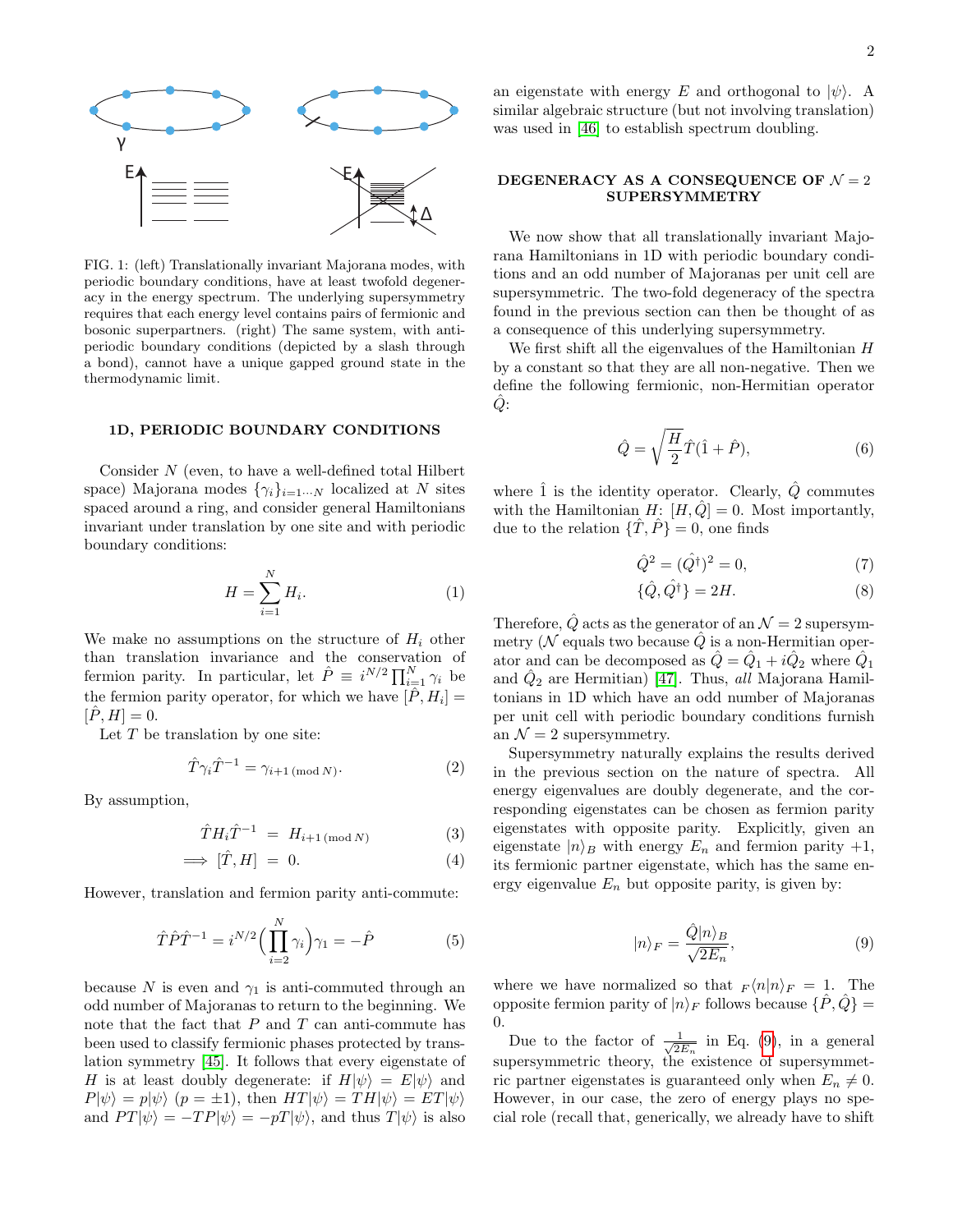all energy levels by a constant so that  $E_n \geq 0$ , and therefore, the supersymmetric partner eigenstates exist for all  $n$ , including the ground state. Therefore, the Witten index, which is defined as the difference between the number of bosonic and fermionic groundstates, is zero.

### 1D, ANTI-PERIODIC BOUNDARY CONDITIONS

Local Hamiltonians of the above type but with antiperiodic boundary conditions commute with the twisted translation operator  $\tilde{T}$ , which has the action

$$
\hat{\tilde{T}}\gamma_i \hat{\tilde{T}}^{-1} = \gamma_{i+1} \quad (i < N), \tag{10}
$$

$$
\hat{\tilde{T}}\gamma_N\hat{\tilde{T}}^{-1} = -\gamma_1. \tag{11}
$$

Since  $\hat{\tilde{T}}$  commutes with  $\hat{P}$ , the degeneracy found above is not required here.

However, we now show that for such Hamiltonians with anti-periodic boundary conditions, it is not possible for there to be both a unique ground state and a finite excitation gap in the thermodynamic limit. Such constraints, with origins in the Lieb-Schultz-Mattis theorem, have been recently established [\[41,](#page-4-25) [42\]](#page-4-27) for spin chains in which each unit cell transforms under a projective representation of a global symmetry (e.g., time reversal). We will now make contact with these recent results by doubling the Majorana system and reinterpreting it as a spin system with additional symmetry from the doubling construction.

Assume for the sake of contradiction that the Hamiltonian H has a unique gapped ground state  $|\psi_0\rangle$ . Consider the doubled system  $H_D = H + H$  where H is simply a second copy of H with Majorana operators represented by  $\bar{\gamma}$ . Since each subsystem has a unique gapped ground state, the composite  $H_D$  also has a unique gapped ground state  $|\psi_0\rangle \otimes |\psi_0\rangle$ . We now Jordan-Wigner transform  $H_D$ into a spin system:

$$
\gamma_i = \left(\prod_{j
$$

$$
\bar{\gamma}_i = \left(\prod_{j
$$

Care must be taken because the spin system with fixed boundary conditions only corresponds to a fixed fermion parity sector of the fermionic system. It is straightforward to check that the spin system with periodic boundary conditions corresponds to the fermion system with anti-periodic boundary conditions and even fermion parity. This sector includes the composite ground state  $|\psi_0\rangle \otimes |\psi_0\rangle$  (whose parity is the square of the parity of  $|\psi_0\rangle$ ).

Through the doubling construction,  $H_D$  has a set of discrete symmetries involving swapping the two chains.

There is a  $Z_2$  group generated by  $\gamma \leftrightarrow \bar{\gamma}$  and a  $Z_4$  group generated by  $\gamma \to -\bar{\gamma}, \bar{\gamma} \to \gamma$ . In the spin language, these correspond respectively to the symmetries

$$
\sigma_i^x \leftrightarrow (-1)^{i+1} \sigma_i^y, \tag{14}
$$

$$
\sigma_i^z \to -\sigma_i^z,\tag{15}
$$

and

$$
\sigma_i^x \ \to \ -\sigma_i^y,\tag{16}
$$

$$
\sigma_i^y \ \to \ \sigma_i^x,\tag{17}
$$

$$
\sigma_i^z \to \sigma_i^z. \tag{18}
$$

Altogether, we have an onsite  $D_4$  group of rotations which is represented projectively (by spin 1/2).

Hence, the arguments in [\[41–](#page-4-25)[43\]](#page-4-28) rule out a gapped unique ground state of the spin system; in brief, a gapped unique ground state in one dimension is short-range entangled, and this local structure leads to incompatibility between the projective representation of each unit cell and translation symmetry. By contradiction, the original fermion chain cannot have a unique ground state with a gap in the thermodynamic limit.

### TWO AND HIGHER DIMENSIONS

In this section, we first consider two-dimensional systems with translation symmetry in both directions, periodic boundary conditions, and a single Majorana mode per unit cell. If the system has one odd length, then degeneracy of all energy levels follows by bundling all Majoranas along the odd length direction into a supercell and applying the 1D argument above. However, this method does not apply to systems with two even dimensions, but nevertheless the degeneracy holds. The fundamental reason is the fact, established below, that the two translations  $T_X$  and  $T_Y$  along the two directions X and Y anticommute when both dimensions  $N_X$  and  $N_Y$  are even. This implies (in conjunction with  $[\hat{T}_X, H] = [\hat{T}_Y, H] = 0$ ) that all states have at least twofold degeneracy.

We label the array of Majorana modes  $\gamma_{i,j}$  by their row i and column j positions. Translation  $T_X$  has projective representation given by the product of translations for each row:

$$
\hat{T}_X = \prod_{r=1}^{N_Y} \hat{T}_{X,r},\tag{19}
$$

$$
\hat{T}_{X,r} = \gamma_{r,1} \exp\left[\frac{1}{4} \sum_{i,j=1}^{N_X} B_{ij} \gamma_{r,i} \gamma_{r,j}\right].
$$
 (20)

See the Supplementary Material for an explanation of why the translation operator has the above form; the essential feature is the Majorana operator  $\gamma_{r,1}$  (B, an antisymmetric matrix, is not important for our purposes).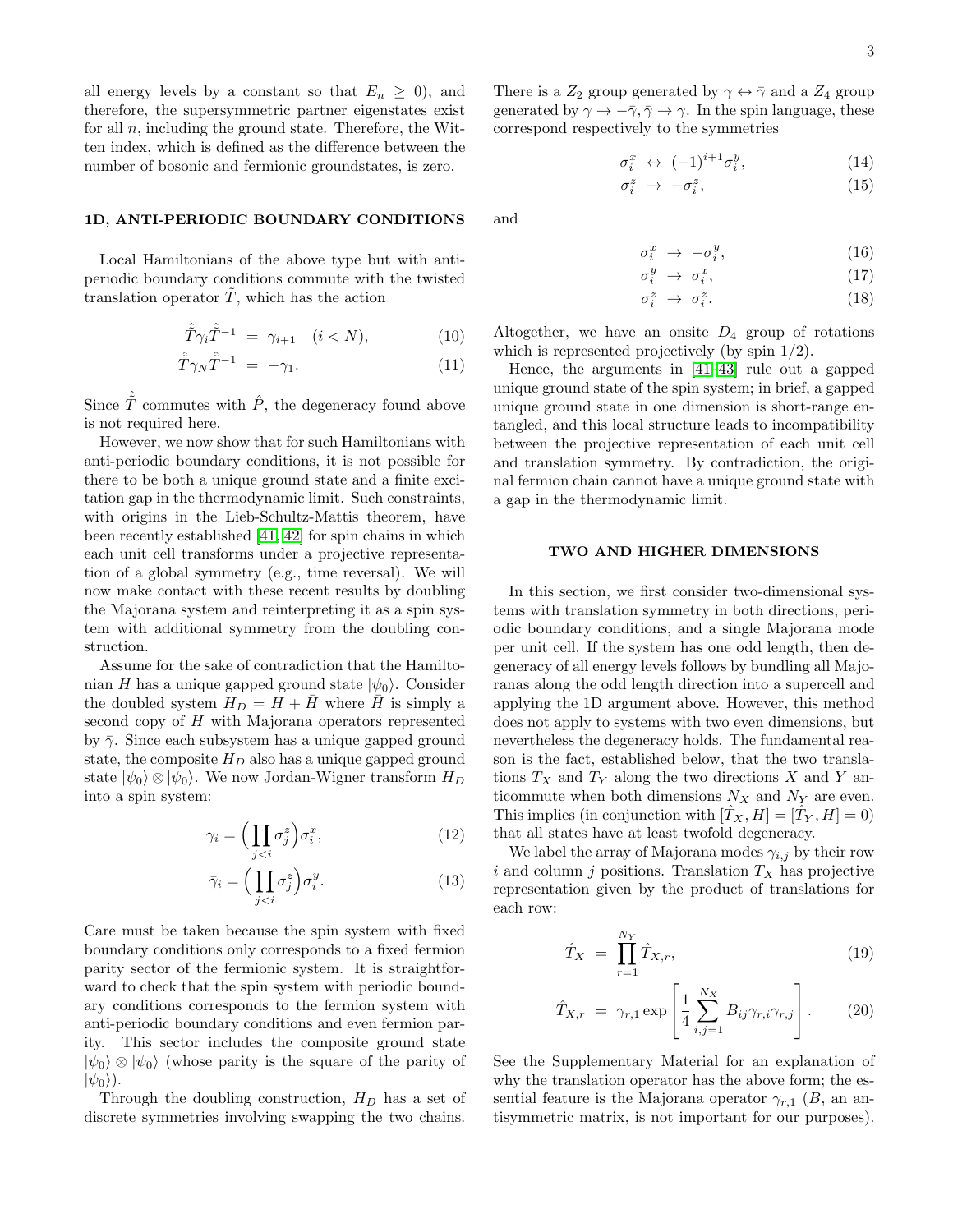Then

$$
\hat{T}_Y \hat{T}_X \hat{T}_Y^{-1} = \prod_{r=1}^{N_Y} \hat{T}_Y \hat{T}_{X,r} \hat{T}_Y^{-1} = \prod_{r=1}^{N_Y} \hat{T}_{X,r+1 \text{ (mod } N_Y)} (21)
$$

$$
= -\hat{T}_X (22)
$$

because each  $\hat{T}_{X,r}$  involves an odd number of distinct Majorana operators and there are an odd number  $(N_Y - 1)$ of anti-commutations required to return to the original ordering of  $\hat{T}_X$ . Thus,  $\{\hat{T}_X, \hat{T}_Y\} = 0$ , which ensures all states have at least twofold degeneracy. We note that in this case, the degeneracy is not due to supersymmetry[\[48\]](#page-5-3).

The above results for periodic boundary conditions readily generalize to three dimensional systems with at least one dimension of odd length, but we note that systems with three even length dimensions need not be degenerate. As a simple counterexample, consider a  $2 \times 2 \times 2$ array of Majorana modes with four-Majorana interactions on each face; this Hamiltonian has a unique ground state.

### APPLICATIONS AND PHENOMENOLOGY

Such Hamiltonians involving interacting Majorana modes serve as effective models for either the boundaries or vortex lattices of topological superconductors. For example, a stack of topological superconducting wires hosts an array of Majorana modes localized at the ends of the wires (see Fig. 2). The low energy physics of such systems is thus described by the interactions of the Majorana modes, for which our work is relevant.

The particular interactions between Majorana modes depend on how the wires are coupled to each other, and as an example, a natural effective Hamiltonian for such systems is considered in [\[31,](#page-4-19) [49\]](#page-5-4):

<span id="page-3-0"></span>
$$
H = -it \sum_{j} \gamma_{j} \gamma_{j+1} + g \sum_{j} \gamma_{j} \gamma_{j+1} \gamma_{j+2} \gamma_{j+3}.
$$
 (23)

For a particular ratio of  $t/g$ , the above system is in the (supersymmetric) tricritical Ising universality class [\[31\]](#page-4-19). However, our work demonstrates that for all values of t, g, the above system exhibits  $\mathcal{N} = 2$  supersymmetry, and as a consequence all energy levels are at least doubly degenerate.

Such degeneracy between states of opposite fermion parity has a distinct signature in tunneling experiments: for a point contact located near the endpoint of one topological superconducting wire, there will be a zero bias peak in the tunneling conductance. However, because the operator Q (which connects a state to its superpartner) is generically non-local, the zero-bias peak will be harder to observe as system size grows. More precisely, for a point contact to a non-interacting normal



FIG. 2: Our work applies to effective Hamiltonians (green) describing the Majorana modes (blue) emerging at the endpoints of topological superconductors (vertical chains). Each oval is a spinless fermion consisting of two Majorana fermions (black dots).

lead near the endpoint of wire  $j$ , the tunneling conductance is  $G \sim e^2/h$  if the temperature and the voltage bias are both smaller than  $\Lambda^* \propto |F \langle 0 | \gamma_j | 0 \rangle_B|^2$ , where  $|0 \rangle_F$ and  $|0\rangle_B$  are the degenerate ground-state superpartners [\[50,](#page-5-5) [51\]](#page-5-6). For the Hamiltonian in Eq. [\(23\)](#page-3-0), we find that  $|F(0|\gamma_j|0\rangle_B|^2 = 2/N$  for any system size N in the noninteracting case of  $g = 0$ . Furthermore, by means of exact diagonalization, we verify that  $|F(0|\gamma_j|0\rangle_B|^2 \propto N^{\nu}$  with an exponent  $\nu = -1.0 \pm 0.1$  in the range of  $8 \le N \le 20$ for all parameter values  $|q/t| < 1$ . For relatively small numbers of superconducting wires (which are realistic for experiments), we therefore expect the zero-bias peak to be observable. Note that while the zero-bias peak is expected for a single Majorana mode, it is generically not present for an even number of modes; the translation/supersymmetry is crucial here.

There are other routes toward experimental realization of the many models of the above type, including Abrikosov vortex lattices on the surface of topological insulators [\[52\]](#page-5-7) and Josephson-coupled topological superconductor islands [\[53\]](#page-5-8), in which charging energy mediates interactions between the emergent Majorana modes.

### SUMMARY AND DISCUSSION

We have shown that one and two dimensional systems of Majorana modes with translation symmetry, periodic boundary conditions, and odd number of modes per unit cell, have at least twofold degeneracy for every state in the energy spectrum and that this is a reflection of an underlying  $\mathcal{N} = 2$  supersymmetry. Moreover, we have shown that such a one dimensional system with anti-periodic boundary conditions cannot have a unique gapped ground state in the thermodynamic limit. Such Majorana systems may be realized at the boundaries or vortex lattices of topological superconductors, and the degeneracy arising from supersymmetry is potentially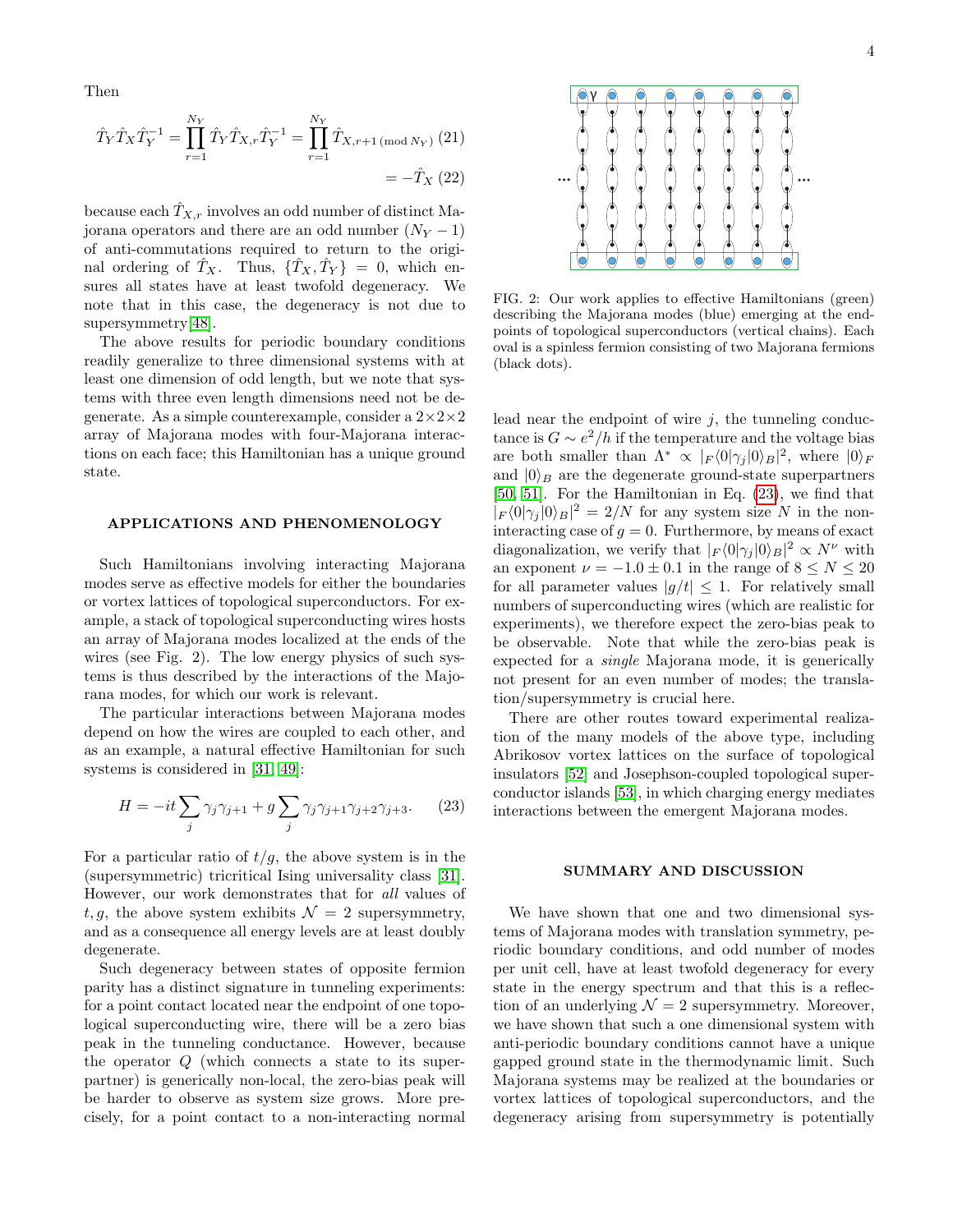Our results motivate the conjecture that for all translationally invariant Majorana systems with an odd number of modes per unit cell, there cannot be a unique gapped ground state in the thermodynamic limit, regardless of dimension or boundary condition. This leaves the possibilities of gaplessness and symmetry breaking in one dimension, and the additional possibility of topological order in higher dimensions. Furthermore, while our onedimensional anti-periodic boundary conditions doubling analysis conveniently makes use of recent spin system results, it would be very enlightening to find a direct proof of the result without having to double the system. It is not obvious to us how to apply the flux insertion arguments given by Oshikawa [\[54\]](#page-5-9) and Hastings [\[55\]](#page-5-10) in our case since the symmetries are discrete.

Translation symmetry is only one of many crystal symmetries that can be considered. Other natural extensions include mirror reflection, inversion, and perhaps non-symmorphic symmetries as well. The effect of these symmetries and their interplay with on-site symmetries such as time-reversal is an intriguing direction for future work. For now, we note as a small extension of our work that mirror reflection and inversion each anti-commute with fermion parity if the number of Majoranas that are transformed into other Majoranas (and not themselves) is  $4n + 2$  for  $n \in \mathbb{Z}$ . We focused on translation symmetry because it enables the simplest manifestation of supersymmetry.

Finally, we note that the double degeneracy of the full spectrum discussed in our paper can be thought of as ergodicity breaking that exists at all temperatures. This is because the degenerate eigenstates that differ in fermion parity cannot be connected by a local operator in the thermodynamic limit (note that the operator  $\tilde{Q}$  in Eq. [\(6\)](#page-1-1) is non-local in general). Furthermore, if the system does not spontaneously break translational symmetry, finite energy density degenerate eigenstates  $|n\rangle_F$  and  $|n\rangle_B$  will satisfy  $_F \langle n|\hat{O}|n\rangle_F = \frac{1}{B} \langle n|\hat{O}|n\rangle_B$  and  $\frac{1}{B} \langle n|\hat{O}|n\rangle_F = 0$  for all local operators  $O$ , which is reminiscent of topological order [\[4,](#page-4-29) [56\]](#page-5-11).

Acknowledgements: We thank Leon Balents for helpful comments. All authors are supported by a fellowship from the Gordon and Betty Moore Foundation (Grant 4304). TG also acknowledges startup funds from UCSD.

- <span id="page-4-0"></span><sup>∗</sup> Electronic address: [thsieh@kitp.ucsb.edu](mailto:thsieh@kitp.ucsb.edu)
- <span id="page-4-1"></span>[1] E. Majorana. Nuovo Cim 14, 171 (1937).
- <span id="page-4-2"></span>[2] See F. Wilzcek. Nat. Phys. 5, 614 (2009) and references therein.
- <span id="page-4-3"></span>[3] A. Kitaev. Phys.-Usp. 44 131 (2001).
- <span id="page-4-29"></span>[4] A. Kitaev, Ann. Phys. (Amsterdam) 303, 2 (2003).
- <span id="page-4-4"></span>[5] C. Nayak, S. H. Simon, A. Stern, M. Freedman, S. Das Sarma. Rev. Mod. Phys. 80, 1083 (2008).
- <span id="page-4-5"></span>[6] N. Read, D. Green. Phys. Rev. B 61, 10267 (2000).
- [7] D. A. Ivanov. Phys. Rev. Lett. 86, 268 (2001).
- [8] M. M. Salomaa, G. E. Volovik. Phys. Rev. B 37, 9298 (1988).
- [9] J. Alicea, Rep. Prog. Phys., 75 076501 (2012).
- <span id="page-4-6"></span>[10] C. Beenakker. Annual Review of Condensed Matter Physics 4, 113 (2013).
- <span id="page-4-7"></span>[11] R. M. Lutchyn, J. D. Sau, S. Das Sarma. Phys. Rev. Lett. 105, 077001 (2010).
- [12] Y. Oreg, G. Refael, F. von Oppen. Phys. Rev. Lett. 105, 177002 (2010).
- [13] J. Liu, A. C. Potter, K. T. Law, and P. A. Lee. Phys. Rev. Lett. 109, 267002 (2012).
- [14] V. Mourik et al, Science 336, 1003 (2012).
- <span id="page-4-8"></span>[15] A. P. Higginbotham, et.al. Nature Physics 11, 1017 (2015).
- <span id="page-4-9"></span>[16] S. Nadj-Perge, et.al. Science 346, 6209 (2014).
- <span id="page-4-10"></span>[17] L. Fu and C. L. Kane. PRL 100, 096407 (2008).
- [18] J. R. Williams, et al., Phys. Rev. Lett. **109**, 056803 (2012).
- <span id="page-4-11"></span>[19] C. Kurter, et.al. Phys. Rev. B 90, 014501 (2014).
- <span id="page-4-12"></span>[20] S. Vijay, T. Hsieh, and L. Fu. Phys. Rev. X 5, 041038 (2015).
- <span id="page-4-13"></span>[21] S. Vijay, J. Haah, and L. Fu. Phys. Rev. B 92, 235136 (2015).
- <span id="page-4-14"></span>[22] J. Wess, J. Bagger, Supersymmetry and Supergravity (Princeton Univ. Press, Princeton, NJ, 1992).
- [23] J. L. Gervais, B. Sakita, Nucl. Phys. B 34, 632?639 (1971).
- [24] J. Wess, B. Zumino, Nucl. Phys. B 70, 39 (1974).
- <span id="page-4-15"></span>[25] S. Dimopoulos, H. Georgi. Nucl. Phys. B 193, 150 (1981).
- <span id="page-4-16"></span>[26] L. Balents, M.P.A. Fisher and C. Nayak, Int. J. Mod. Phys. B 12, 1033 (1998).
- [27] Sung-Sik Lee, Phys. Rev. B 76, 075103 (2007).
- <span id="page-4-18"></span>[28] T. Grover, D. Sheng, and A. Vishwanath. Science 344, 280 (2014)
- [29] Pedro Ponte, Sung-Sik Lee, New J. Phys. 16, 013044 (2014).
- <span id="page-4-17"></span>[30] S-K. Jian, Y-F. Jiang, and H. Yao. Phys. Rev. Lett. 114, 237001 (2015).
- <span id="page-4-19"></span>[31] Armin Rahmani, Xiaoyu Zhu, Marcel Franz, Ian Affleck Phys. Rev. Lett. 115, 166401 (2015).
- <span id="page-4-20"></span>[32] X-L. Qi, T. L. Hughes, S. Raghu, and S-C. Zhang. PRL 102, 187001 (2009).
- <span id="page-4-21"></span>[33] P. Fendley, K. Schoutens, and J. de Boer. PRL 90, 120402 (2003).
- [34] A. Feiguin, et.al. Phys. Rev. Lett. 98, 160409 (2007).
- [35] L. Huijse, J. Halverson, P. Fendley, and K. Schoutens, Phys. Rev. Lett. 101, 146406 (2008).
- [36] L. Huijse, B. Bauer, and E. Berg. Phys. Rev. Lett. 114, 090404 (2015).
- [37] Y. Yu and K. Yang, Phys. Rev. Lett. 105, 150605 (2010).
- <span id="page-4-22"></span>[38] B. Bauer, L. Huijse, E. Berg, M. Troyer, and K. Schoutens. Phys. Rev. B 87, 165145 (2013).
- <span id="page-4-23"></span>[39] H. Kramers, Proc. Amsterdam Acad. 33, 959 (1930).
- <span id="page-4-24"></span>[40] E. Lieb, T. Schultz, D. Mattis. Ann Phys 16:407466 (1961).
- <span id="page-4-25"></span>[41] H. Watanabe, H. Po, A. Vishwanath, and M. Zaletel. PNAS 112, 47, 14551 (2015).
- <span id="page-4-27"></span>[42] X. Chen , ZC Gu, XG Wen. Phys Rev B 83:035107 (2011).
- <span id="page-4-28"></span>[43] D. Perez-Garcia, et.al. Phys. Rev. Lett. 100, 167202 (2008).
- <span id="page-4-26"></span>[44] See also S. Parameswaran, A. Turner, D. Arovas, and A.